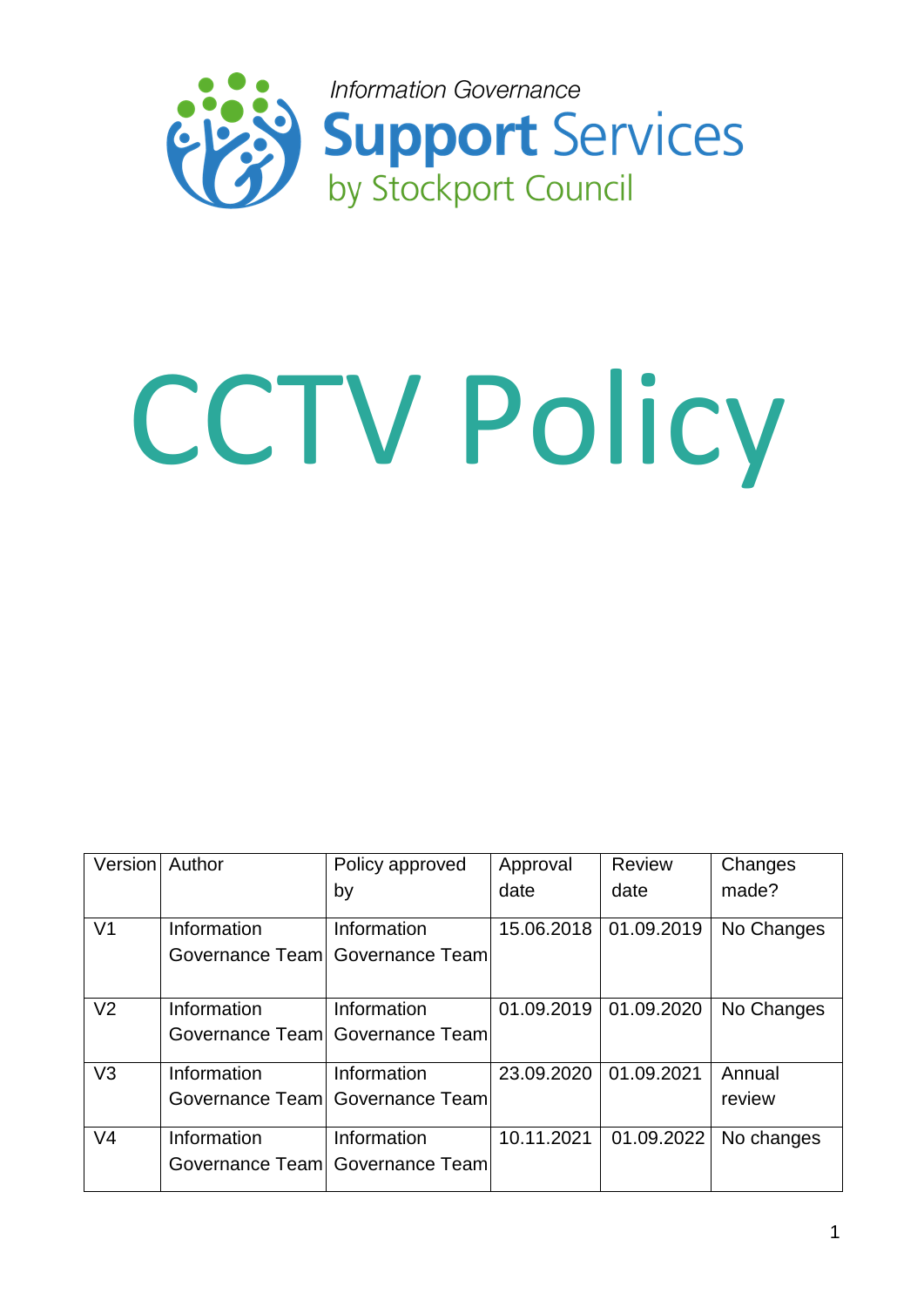

## **How we use CCTV data**

We **Moat House** are a data controller for the purpose of the (UK) General Data Protection Regulation (GDPR).

The school will only use surveillance cameras for the safety and security of the school and its staff, pupils and visitors. Surveillance will be used as a deterrent for violent behaviour and damage to the school.

Please be advised this notice covers the use of CCTV cameras. It does not cover any live feeds we may have throughout the school, as they do not record information.

## **We collect your information to;**

- Maintain a safe environment.
- Ensure the welfare of pupils, staff and visitors.
- Deter criminal acts against persons and property.
- Assist the police in identifying persons who have committed an offence.
- The prevention, investigation and detection of crime.
- Monitoring the security of the site.
- The apprehension and prosecution of offenders (including use of images as evidence in criminal proceedings).

# **The categories of visitor data we collect include;**

Personal/ special categories of information such as;

Images and video footage of students, their babies, staff, parents and visitors

## **The lawful basis on which we use this information;**

#### **Public Task;**

We process CCTV data in order to comply with our public task, namely to ensure that the security of our pupils, staff, buildings and their contents are maintained at all times.

The following information is processed as a result of the schools public task;

• Images and video footage of students, babies, staff, parents and visitors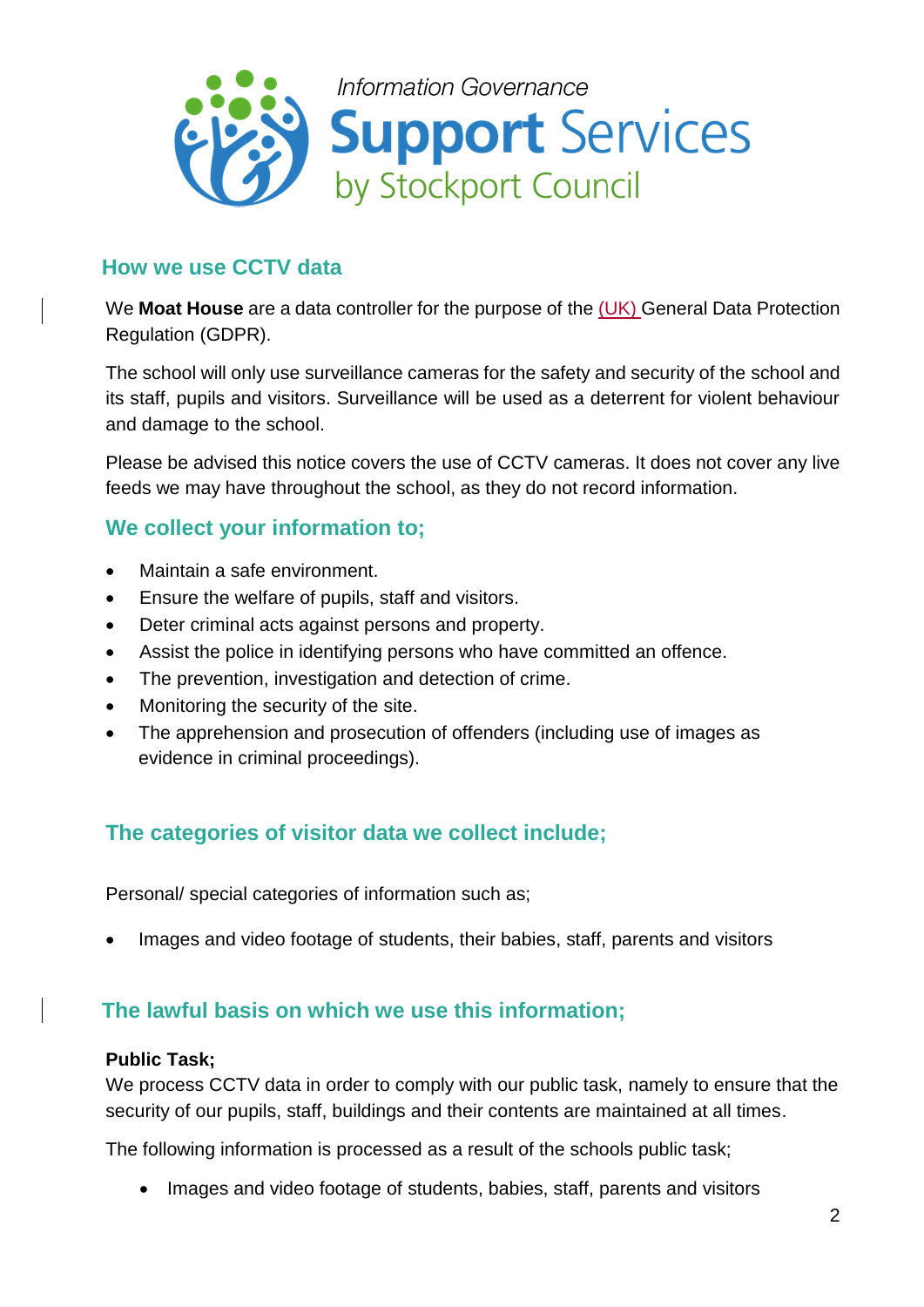

# **Identification;**

In areas where CCTV is used the school will ensure that there are prominent signs in place.

The signs will be:

- Clearly visible and readable.
- An appropriate size depending on context.

## **Storing digital images;**

Images captured by CCTV/Surveillance will not be kept for longer than is necessary. This is usually 14 days. However, on occasions there may be a need to keep images for longer, for example where a crime is being investigated.

Neither the UK GDPR nor the Information and Records Management Society prescribe any specific minimum or maximum periods which apply to CCTV recorded images. The school ensures that images are not retained for longer than is necessary. Once the retention period has expired, the images are removed or erased.

Recorded images will be stored in a way that ensures the integrity of the image and in a way that allows specific times and dates to be identified. Access to live images is restricted to the CCTV operator unless the monitor displays a scene which is in plain sight from the monitored location.

Recorded images can only be viewed in a restricted area by approved staff. The recorded images are viewed only when there is suspected criminal activity and not for routine monitoring of pupils, staff or visitors.

The school reserves the right to use images captured on CCTV where there is activity that the school cannot be expected to ignore such as criminal activity, potential gross misconduct, or behaviour which puts others at risk.

Images retained for evidential purposes will be retained in a locked area accessible by the system administrator only. Where images are retained, the system administrator will